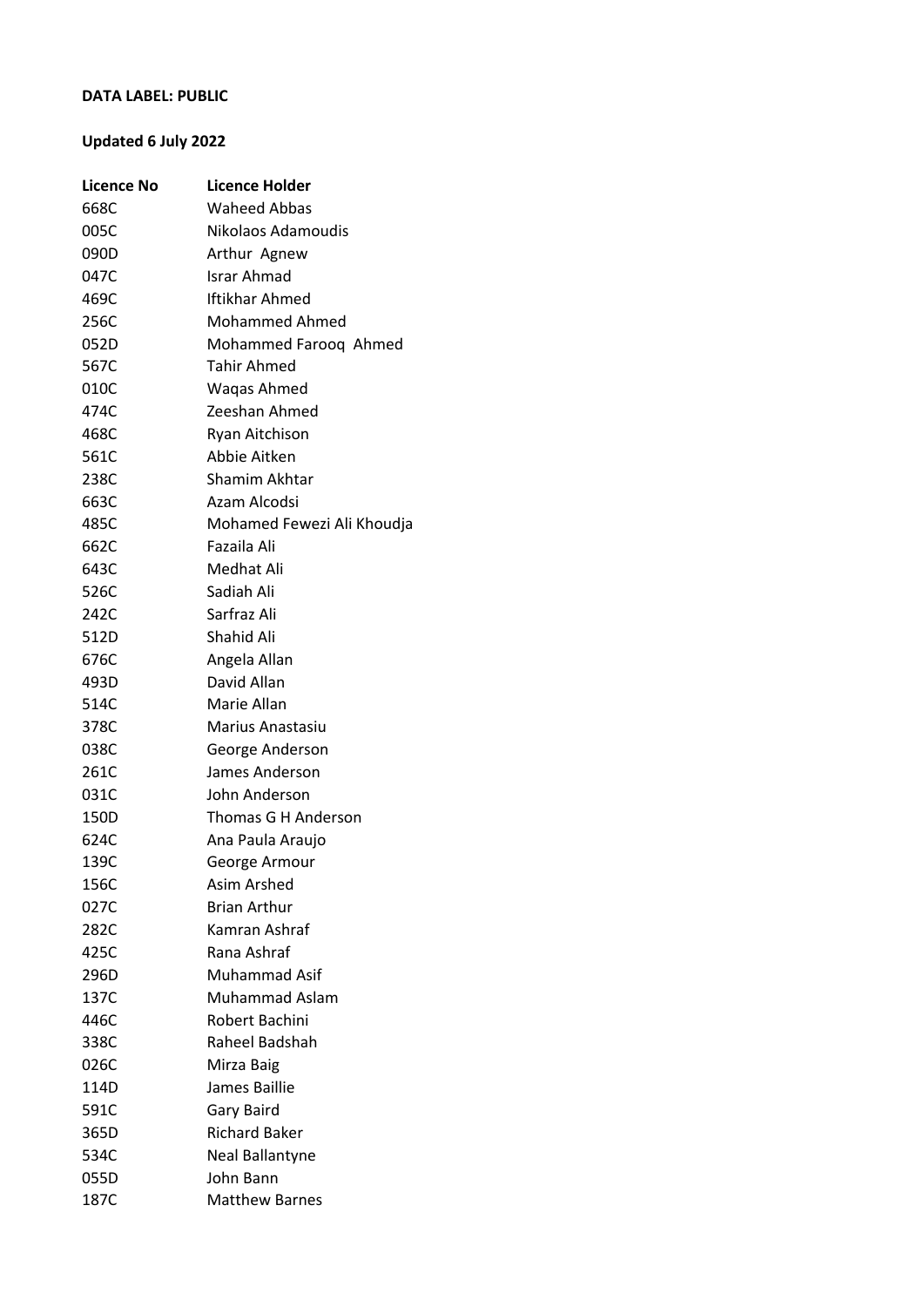| 440C | <b>Stephen Barr</b>     |
|------|-------------------------|
| 580C | Darren Bartley          |
| 355C | Dipendra Basnet         |
| 275C | <b>Roy Beattie</b>      |
| 519D | Sofiane Bedj-Bedj       |
| 640C | Kevin Bell              |
| 386C | Scott Benson            |
| 270C | Ahmad Bilal             |
| 214C | <b>Andrew Black</b>     |
| 545C | William Blain           |
| 020D | John Blair              |
| 616C | Claire Blake            |
| 644C | Michal Bodnar           |
| 536C | Marie Bolonkowski       |
| 392C | Elizabeth Bonar         |
| 019C | Thomas Bonar            |
| 110C | Marilyn Bonnar          |
| 621C | Robert Boyd             |
| 144D | <b>Philip Brand</b>     |
| 107D | <b>Russell Brand</b>    |
| 095C | Colin Broadley          |
| 599C | <b>Bruce Brown</b>      |
| 277C | Jordan Brown            |
| 627C | Kevin Brown             |
| 046C | Leslie Brown            |
| 557C | Roman Bularga           |
| 664C | Kacper Bulczak          |
| 563D | Varol Bulut             |
| 515C | Irene Burke             |
| 539D | <b>Stuart Busby</b>     |
| 167C | <b>Scott Byers</b>      |
| 529C | <b>Kevin Cadden</b>     |
| 460D | <b>Gerald Cairns</b>    |
| 108C | <b>Robert Cairns</b>    |
| 578C | <b>Shannon Cairns</b>   |
| 111D | <b>Scott Calder</b>     |
| 562D | <b>Duncan Cameron</b>   |
| 039D | Stephen Cameron         |
| 245C | Sean Cantwell           |
| 532D | <b>Derek Carruthers</b> |
| 059C | <b>Tracey Carson</b>    |
| 518C | Antonio Cassidy         |
| 692C | Momodoul Ceesay         |
| 655C | Stan-Adrian Chitoi      |
| 635C | Jerzy Chlebowski        |
| 442C | Muhammad Choudhry       |
| 306D | Alan Church             |
| 249D | Janusz Ciereszko        |
| 637C | Marcin Cieslinski       |
| 527C | Alexandru Cizmaru       |
|      |                         |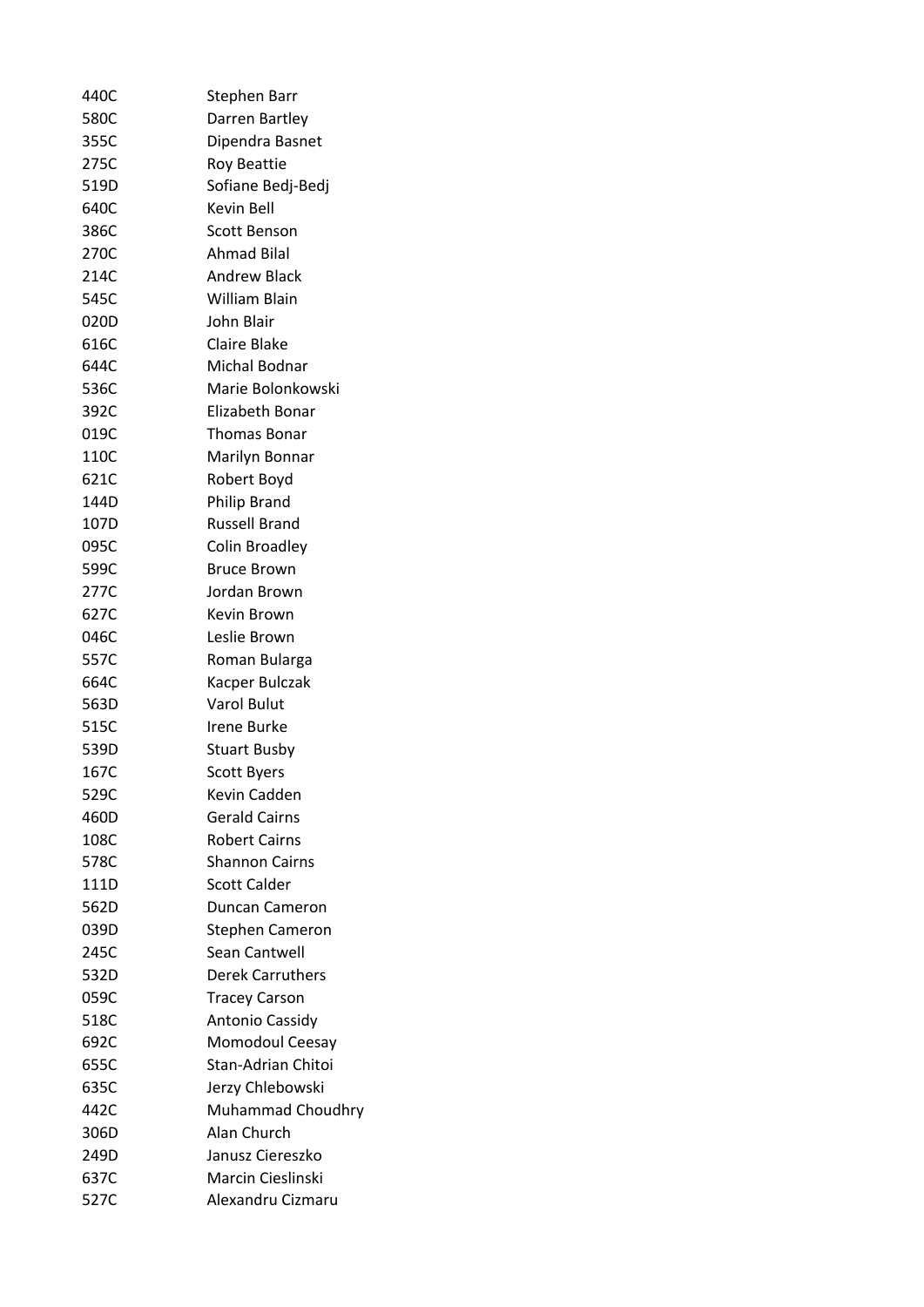| 146C | <b>Elaine Clark</b>     |
|------|-------------------------|
| 475C | Eoin Clement            |
| 175C | Asa Cockburn            |
| 396C | <b>David Collins</b>    |
| 672C | Sorin Coman             |
| 061C | James Connell           |
| 426C | John Connelly           |
| 690C | John Conner             |
| 385C | Kirstin Corbett         |
| 067D | Derek Corrigan          |
| 410C | Kenneth Corsie          |
| 181D | <b>Andrew Coulter</b>   |
| 596D | Malcolm Cowan           |
| 383D | <b>Stewart Cranston</b> |
| 437D | Alan Crawford           |
| 488C | Callum Crawford         |
| 685C | John Crawford           |
| 244C | Kelly Anne Crawford     |
| 120D | <b>Richard Crosby</b>   |
| 656C | <b>Andrew Cross</b>     |
| 638C | Zoltan Csicsvak         |
| 257C | <b>Robert Cumming</b>   |
| 403C | Catherine Cunningham    |
| 094D | <b>William Cushley</b>  |
| 174D | Malcolm Davidson        |
| 294C | <b>Blake De Cartier</b> |
| 696C | Stephanne Dennison      |
| 014C | John Devlin             |
| 525C | Pardeep Singh Dhaliwal  |
| 216C | Sarah Diamond           |
| 086C | James Dick              |
| 109C | Joseph Dickson          |
| 455C | <b>William Dickson</b>  |
| 135C | Alexandru Dobrota       |
| 466C | Craig Dodds             |
| 420C | Michelle Dollochan      |
| 540C | <b>Richard Done</b>     |
| 219C | <b>Crawford Doolan</b>  |
| 059D | Patrick Doonan          |
| 486C | <b>Claire Douglas</b>   |
| 418C | Natalie Douglas         |
| 166D | <b>Steven Douglas</b>   |
| 550C | James Dowdles           |
| 329D | <b>Brian Dowell</b>     |
| 500C | Toni Drummond           |
| 159C | Greig Drysdale          |
| 691C | Liam Duffy              |
| 231D | <b>Raymond Duffy</b>    |
| 570C | Jamie Duncan            |
| 702C | Paul Duncan             |
|      |                         |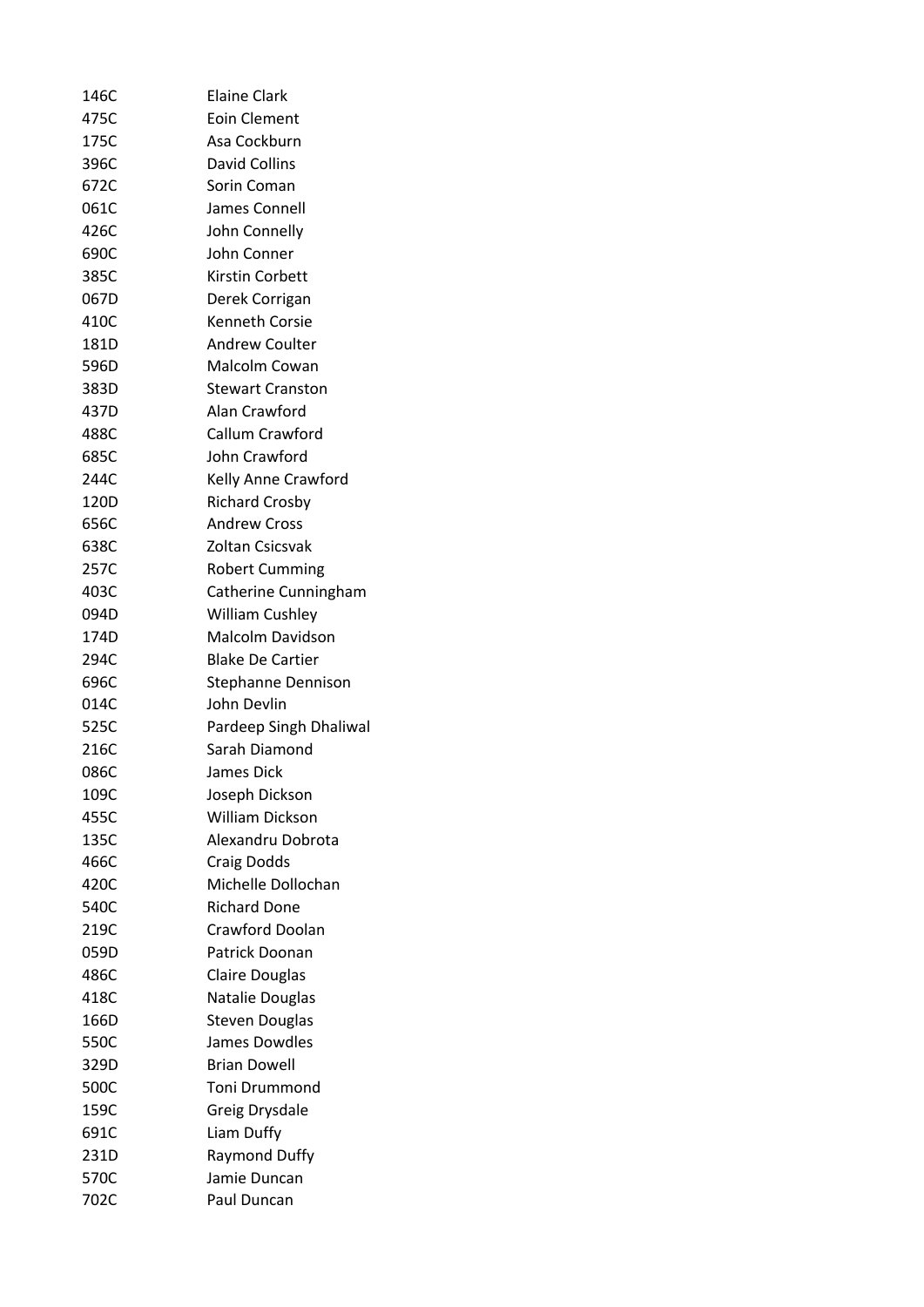| 494C | <b>Fakhir Elahi</b>      |
|------|--------------------------|
| 445D | <b>Paul Fairgrieve</b>   |
| 555C | Renata Farkas            |
| 412C | Badar Farooq             |
| 405C | Muhammad Farooqui        |
| 007D | <b>Brian Ferguson</b>    |
| 592C | <b>Stuart Ferguson</b>   |
| 444C | Marcin Filas             |
| 217C | <b>Madison Finlay</b>    |
| 402C | Alexander Fisher         |
| 579C | Gillian Fisher           |
| 595C | Mihai-Constantin Fita    |
| 506C | <b>Agnes Fleming</b>     |
| 686C | Jeanmarie Flynn          |
| 670C | Alana Forrest            |
| 004D | Alexander Forth          |
| 669C | <b>Evelyn Francis</b>    |
| 097C | Jonathan Francis         |
| 565C | James Fraser             |
| 623C | Christopher Gallacher    |
| 404D | <b>Francis Gallagher</b> |
| 632D | Allan Galloway           |
| 264C | Dinesh Gandhi            |
| 260C | Karen Garvin             |
| 327D | Stephen Garvin           |
| 422C | Ionut Gatea              |
| 674C | Selciuc Geafer           |
| 689C | Servet Genek             |
| 480C | Prakriti Ghosh           |
| 054C | <b>Richard Gibb</b>      |
| 041C | Ellen Gibson             |
| 034C | <b>Russell Gibson</b>    |
| 416C | Samuel Gibson            |
| 566C | <b>Richard Gillan</b>    |
| 131C | <b>Brian Gilmour</b>     |
| 291D | David Graham             |
| 115C | Andrew Grant             |
| 032C | David Grant              |
| 631C | <b>Kevin Grant</b>       |
| 457D |                          |
|      | <b>William Grant</b>     |
| 073C | Callum Gray              |
| 376C | <b>Andrew Green</b>      |
| 505C | Sandra Greig             |
| 508C | Liam Griffin             |
| 510C | Andrei Grosu             |
| 473C | Gabor Gulyas             |
| 367D | <b>Kenneth Gurney</b>    |
| 606C | Alexander Haddow         |
| 610C | Muhammad Hafeez          |
| 202D | Najaf Haider             |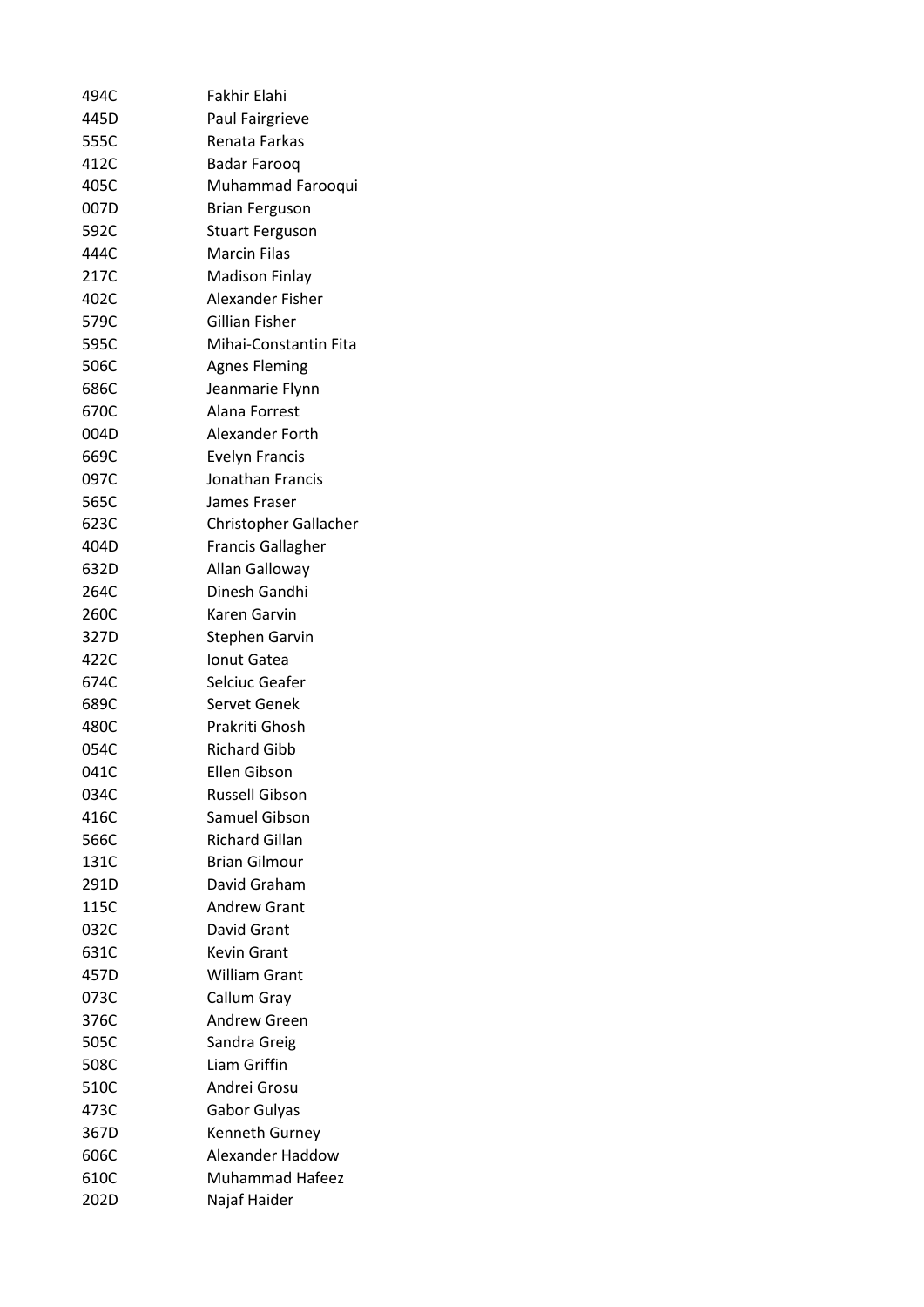| 467D | <b>Alana Haines</b>          |
|------|------------------------------|
| 551C | Rehan Hameed                 |
| 089C | <b>Stephen Hamilton</b>      |
| 590C | John Harley                  |
| 492C | <b>Paul Harris</b>           |
| 642D | Aaran Hatch                  |
| 056D | Teresa Hatch                 |
| 600C | Alexander Hay                |
| 477C | Jane Hay                     |
| 313C | <b>Thomas Hendrie</b>        |
| 382C | <b>Thomas Hendry</b>         |
| 491D | Gordon Hesketh               |
| 398C | lain Holt                    |
| 680C | lain Holt                    |
| 271C | Roseanne Hope                |
| 119C | John Hopkins                 |
| 203D | Wayne Horton                 |
| 614C | Jabed Hossain                |
| 697C | Logan Hughes                 |
| 103C | <b>Adiel Hussain</b>         |
| 373C | Fayaz Hussain                |
| 528C | Waqar Hussain                |
| 678C | Waqas Hussain                |
| 629C | Babar Ijaz                   |
| 157C | Anthonia Ilechukwu           |
| 700C | <b>Robert Illes</b>          |
| 029C | Zahid Inayat                 |
| 681C | Jordan Innes                 |
| 101C | <b>Wilson Innes</b>          |
| 143C | Mazhar Iqbal                 |
| 524C | Mohammad B Iqbal             |
| 675C | Mohammed Iqbal               |
| 049C | Muhammad Iqbal               |
| 568C | Rohail Iqbal                 |
| 487C | Gary Jackson                 |
| 479C | Tracey Jackson               |
| 331C | Koloman Jakab                |
| 499C | Joanna Jakimow               |
| 597C | <b>Barry James</b>           |
| 211C | Agnes Jamieson               |
| 028C | James Jamieson               |
| 628C | Peter Jamieson               |
| 450C | Darran Jarvie                |
| 168C | Muhammad Shahid Javed Sughra |
| 370C | <b>Tarig Javed</b>           |
| 309C | <b>Candice Jenkins</b>       |
| 040C | Michael Jenkins              |
| 504C | Soji John                    |
| 265C | Alan Johnson                 |
| 305C | John Johnston                |
|      |                              |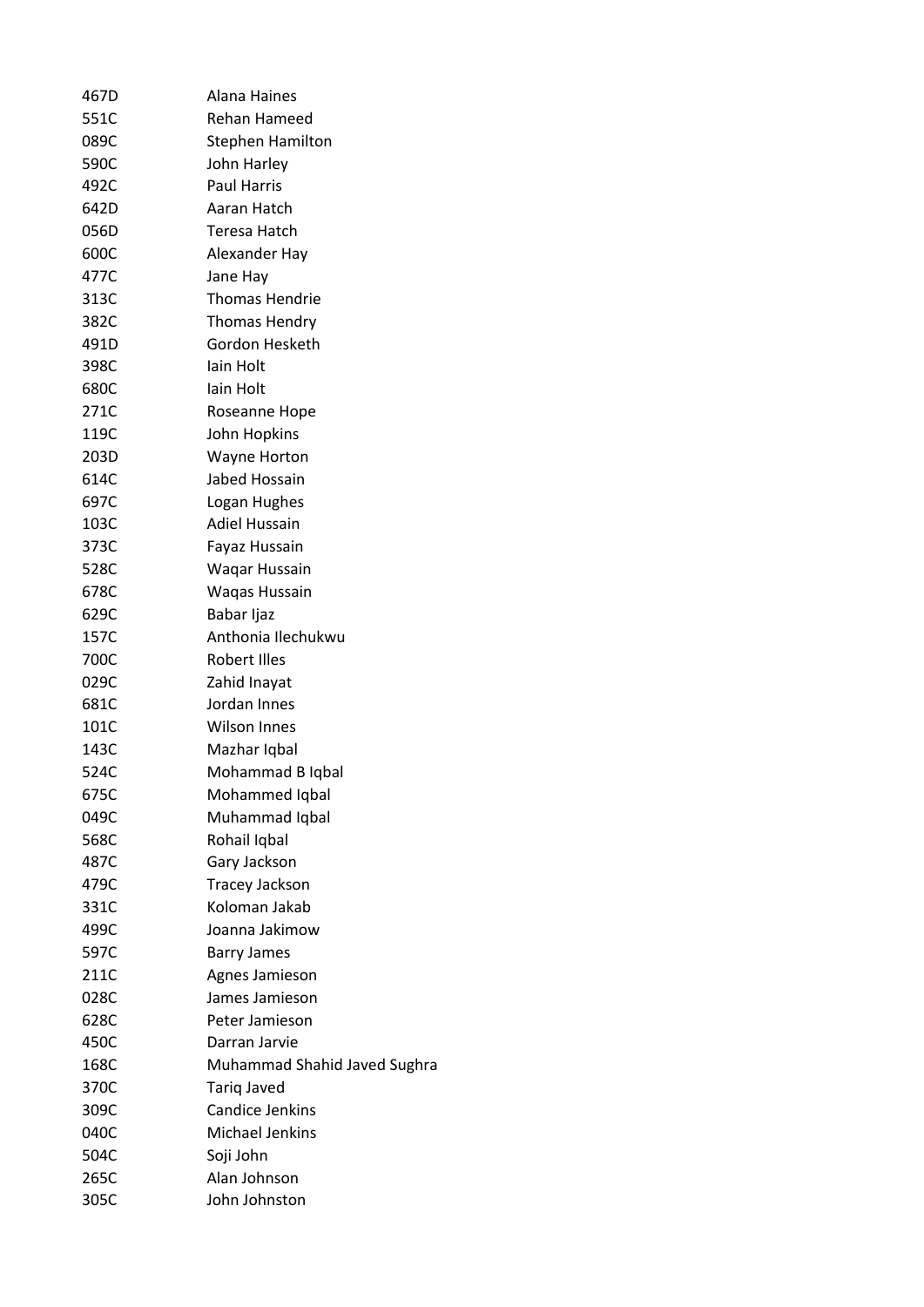| 053C | Allan Johnstone      |
|------|----------------------|
| 634D | Mark Johnstone       |
| 311C | <b>Brian Jones</b>   |
| 459C | Jilson Joy           |
| 498C | Raja Kayani          |
| 478C | Laurence Keast       |
| 560C | Jozsef Kele          |
| 082C | Audrey Kemp          |
| 023D | Chriss Kemp          |
| 009D | Scott Kemp           |
| 594C | David Kerr           |
| 236D | John Kerr            |
| 223C | Mark Kerr            |
| 391C | Mona Aeysha Khalid   |
| 185C | Muhammad Khan        |
| 133C | Pervez Khan          |
| 652C | Qari Khan            |
| 400C | Rai Khan             |
| 302C | Sheraz Khawaja       |
| 075C | Sadia Khurram        |
| 361D | Alexander Kirk       |
| 657C | Lajos Kiss           |
| 259C | Sandor Kiss          |
| 267C | Piotr Kokot          |
| 335C | Naseem Kousar        |
| 646C | Arnold Kovacs        |
| 430C | Paul Krendler        |
| 280C | Tomas Krisciunas     |
| 100C | Emad Krouma          |
| 272C | Bartlomiej Kubiak    |
| 351C | Susheel Kumar        |
| 441C | Dominik Ladziak      |
| 022C | Douglas Lammie       |
| 288D | Rachael Lamont       |
| 364D | <b>Robert Larkin</b> |
| 235D | Stephen Larkin       |
| 649C | John Lauder          |
| 538C | Samuel Laverty       |
| 462C | <b>Richard Law</b>   |
| 407C | Kimberley Lawrence   |
| 121C | Claire Leckie        |
| 152D | David Leckie         |
| 636C | Andrew Legget        |
| 677C | Andrew Leitch        |
| 533C | Romuald Lejszo       |
| 068D | George Leslie        |
| 287C | Damian Lewandowski   |
| 607C | <b>Brian Liddy</b>   |
| 304C | Lidia Lisowski       |
| 210C | Paul Lithgow         |
|      |                      |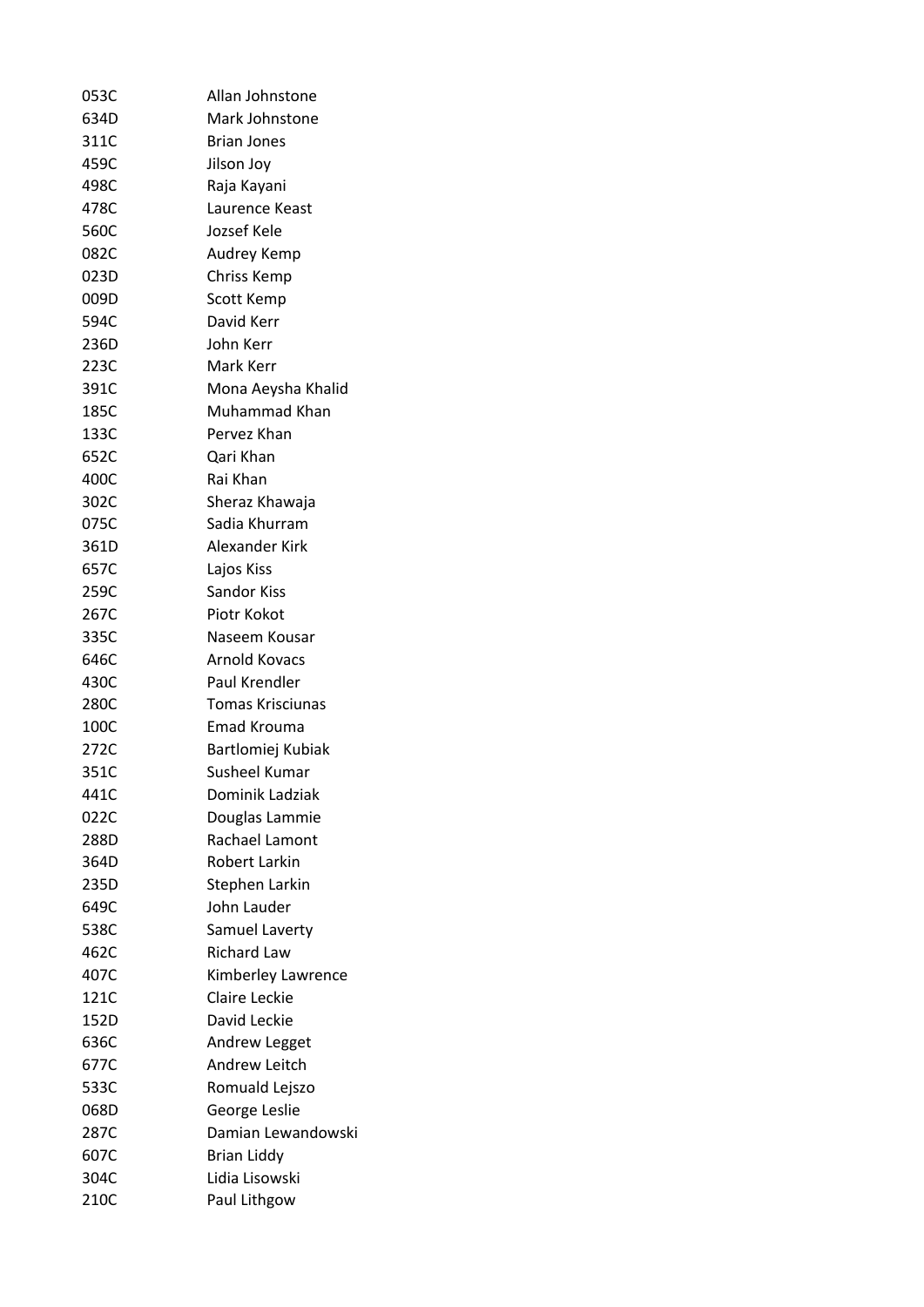| 553C | Huanhe Liu                 |
|------|----------------------------|
| 423C | <b>Attila Lobovics</b>     |
| 693C | James Logan                |
| 301C | Jennifer Long              |
| 587C | Rebbeca Lynch              |
| 617C | John Macartney             |
| 356D | Allan MacDonald            |
| 317C | <b>Charlene MacDonald</b>  |
| 352C | <b>William MacDonald</b>   |
| 390D | <b>Alistair MacIver</b>    |
| 170C | <b>Stuart MacKenzie</b>    |
| 661C | Frazer Mackie              |
| 016C | Eoghann MacLeod            |
| 173D | Asim Mahmood               |
| 177C | <b>Muhammad Mahmood</b>    |
| 171C | Rashid Majeed              |
| 341C | Laszlo Major               |
| 522C | <b>Mohsin Malik</b>        |
| 002C | <b>Shoaib Malik</b>        |
| 021C | Sarah Maloney              |
| 232C | Elaine Mann                |
| 465C | Ion Marcoci                |
| 328C | <b>William Marshall</b>    |
| 070D | William B Marshall         |
| 266C | <b>Bobby Marshall-Main</b> |
| 694C | lan Martin                 |
| 154D | <b>Kevin Martin</b>        |
| 183C | Michelle Martin            |
| 574D | <b>Scott Martin</b>        |
| 279D | <b>Brian McAulay</b>       |
| 464C | <b>Gerald McCallion</b>    |
| 626C | <b>Sharon McCallion</b>    |
| 212D | Alan McCaw                 |
| 122C | <b>Mark McClements</b>     |
| 368C | John McCrimmon             |
| 630D | John McCrory               |
| 658C | John McCulloch             |
| 502C | <b>Thomas McDonald</b>     |
| 454C | Moira McElroy              |
| 140D | Ian McFarlane              |
| 083C | James McFarlane            |
| 471C | John McGarrigle            |
| 543C | William McGaughay          |
| 298D | <b>Ewan McGilvary</b>      |
| 516C | Dennis McGurk              |
| 633C | James McIlwraith           |
| 592D | Catherine McIvor           |
| 324D | Neil McIvor                |
| 199D | Alexander McKee            |
| 239D | Laura McKelvie             |
|      |                            |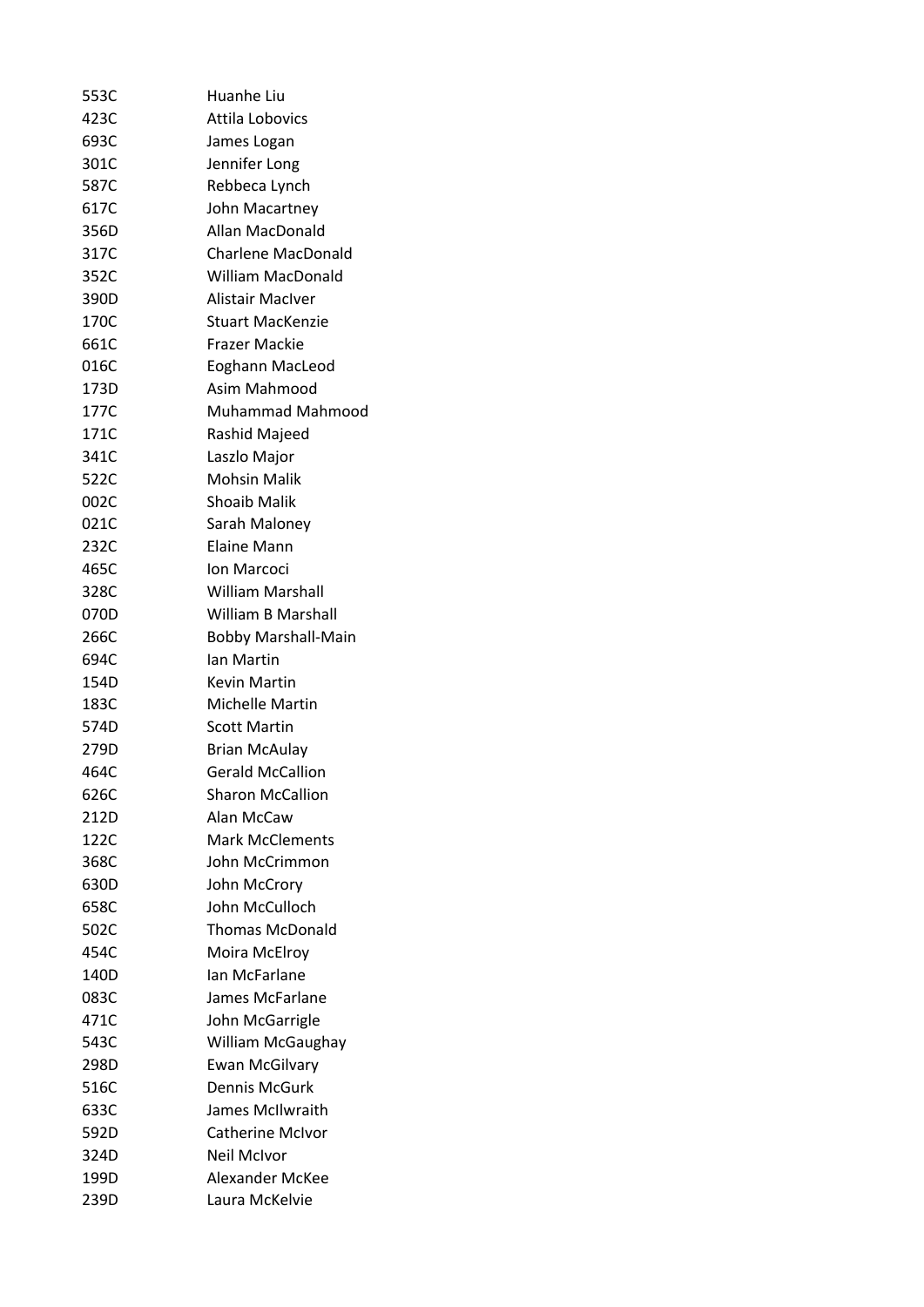| 215C | Pauline McKinnon                  |
|------|-----------------------------------|
| 243C | John McLauchlan                   |
| 695C | Daniel McLaughlin                 |
| 684C | <b>Edward McLaughlin</b>          |
| 583C | Fraser McLay                      |
| 556C | Kyle McMillan                     |
| 254C | James McNamee                     |
| 024C | <b>Colin McNeil</b>               |
| 535D | James I McNeil                    |
| 013C | <b>Scott McNeill</b>              |
| 507C | <b>Robert McPhail</b>             |
| 647C | Kashif Mehmood Anwar              |
| 421C | Nuno Mendes                       |
| 246D | <b>Alexander Menzies</b>          |
| 255C | <b>Gordon Menzies</b>             |
| 573D | <b>Christopher Mercer</b>         |
| 247C | <b>Hazel Mighton</b>              |
| 501D | Ian Millar                        |
| 141D | Carolann Miller                   |
| 205D | <b>Frederick Miller</b>           |
| 701C | Mark Miller                       |
| 558C | <b>Florin Mirea</b>               |
| 347C | Khurram Mirza                     |
| 314C | <b>Henry Mitchell</b>             |
| 008C | <b>Andrew Moffat</b>              |
| 699C | Angela Moffat                     |
| 687C | Natalie Moffat                    |
| 673C | <b>Balal Mohammed</b>             |
| 295C | John Morrison                     |
| 060C | <b>Vasilis Moustakis</b>          |
| 126C | Lukasz Mroziewicz                 |
| 129C | <b>Shehryar Mughal</b>            |
| 017C | <b>Alice Mullen</b>               |
| 581C | Caroline Munday                   |
| 299D | Amanda Munro                      |
| 176C | Ross Munro                        |
| 278D | Kenneth Mushet                    |
| 092C | Mohammad Mushtag                  |
| 346C | <b>Muhammad Naseem</b>            |
| 043D | <b>Robert Nelson</b>              |
| 589C | <b>Raymond Ness</b>               |
| 250C | Aleshia Njie                      |
| 164C | <b>Francis Njie</b>               |
| 342C | <b>Bernard Noonan</b>             |
| 206D | Christopher Noonan                |
| 585C | Georgina O'Rourke                 |
| 213C | Alex Oltman                       |
| 554C | Scott Orr                         |
| 683C | Adilson Pacheco Gouveia           |
| 063C | Alavaro Alberto Pacheco Rodrigues |
|      |                                   |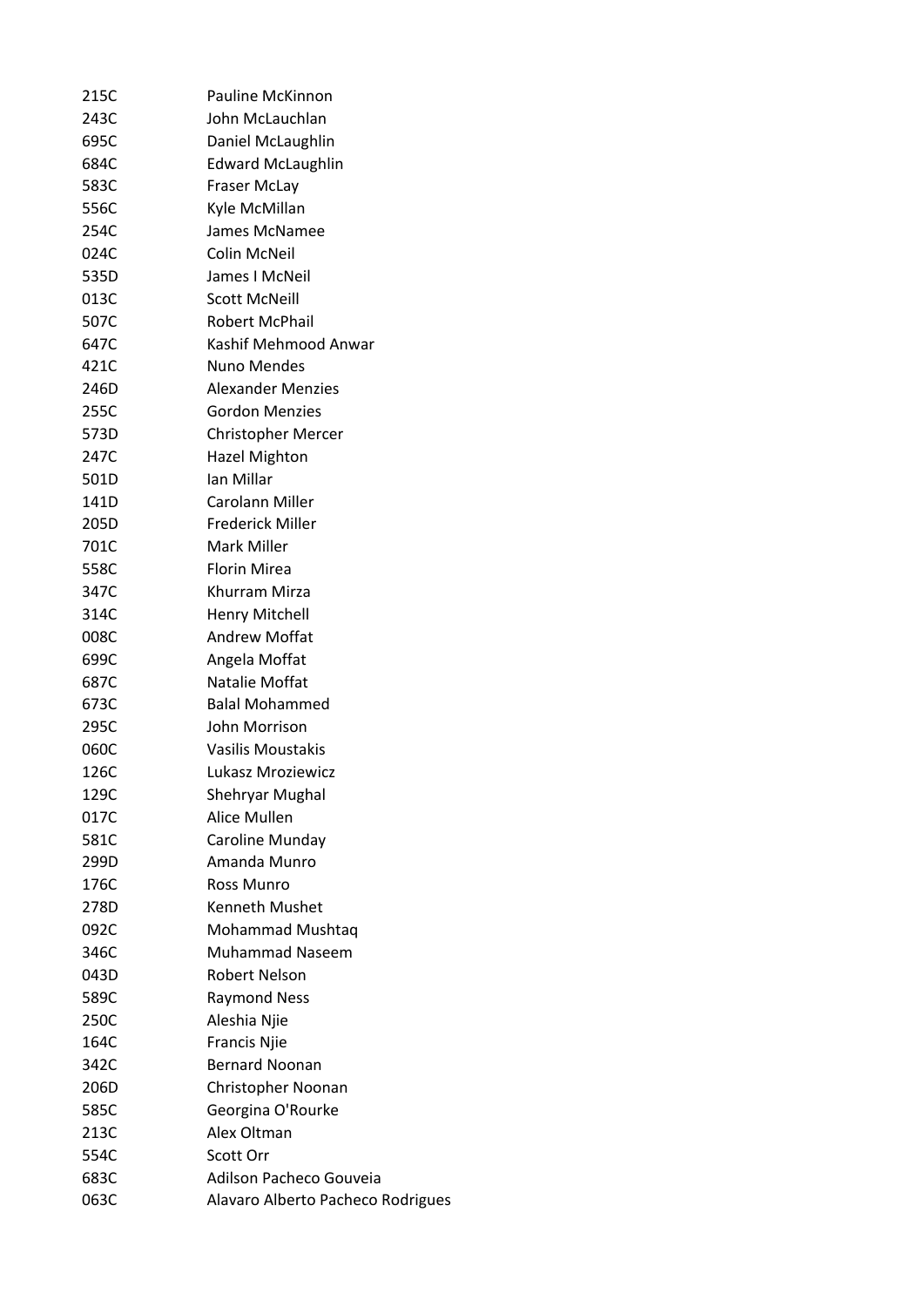| 006D | David Paterson           |
|------|--------------------------|
| 612C | Megan Paterson           |
| 601C | Norma Paterson           |
| 569C | Craig Paton              |
| 688C | David Paton              |
| 179C | <b>William Pearson</b>   |
| 076D | James Penrice            |
| 552C | Derek Pentland           |
| 312C | Agnieszka Piec           |
| 449C | Sebastian Piec           |
| 542C | Jeffrey Pincott          |
| 575C | <b>Christopher Pirie</b> |
| 241C | Syed Pirooze             |
| 124C | <b>Remus Pitigoi</b>     |
| 433D | <b>Judith Plews</b>      |
| 682C | Catherine Porter         |
| 169C | Susan Porter             |
| 375C | Alexandru Postolache     |
| 336C | Steven Pow               |
| 484C | Bogdan Pricope           |
| 559C | Lisa Provan              |
| 102C | Douglas Purdie           |
| 363D | Mathieson Purdie         |
| 025D | Robert Purdie            |
| 180D | James Queen              |
| 379C | Marian Raducanu          |
| 323C | Mihai Raducu             |
| 077C | <b>Charles Rafferty</b>  |
| 645C | Musaddaq Raja            |
| 145D | Colin Rand               |
| 127C | <b>Anne Rarity</b>       |
| 182C | <b>Talal Rashid</b>      |
| 268C | Shahid Raza              |
| 066C | Shafaq Raziq             |
| 096C | Gordon Reid              |
| 262C | Antonio Reis Araujo      |
| 541D | Samantha Riddell         |
| 325C | Ayodele Robbin           |
| 084C | Andrew Robertson         |
| 064C | <b>Connor Robertson</b>  |
| 011C | <b>Thomas Roy</b>        |
| 447C | <b>Steven Rumbles</b>    |
| 572C | David Russell            |
| 062D | Lindsay Rutherford       |
| 654C | <b>Tareg Saadeh</b>      |
| 015C | John Salmond             |
| 703C | <b>Stacey Salmond</b>    |
| 598C | <b>Younas Sattar</b>     |
| 429C | Marcin Schneider         |
| 456C | William Scotland         |
|      |                          |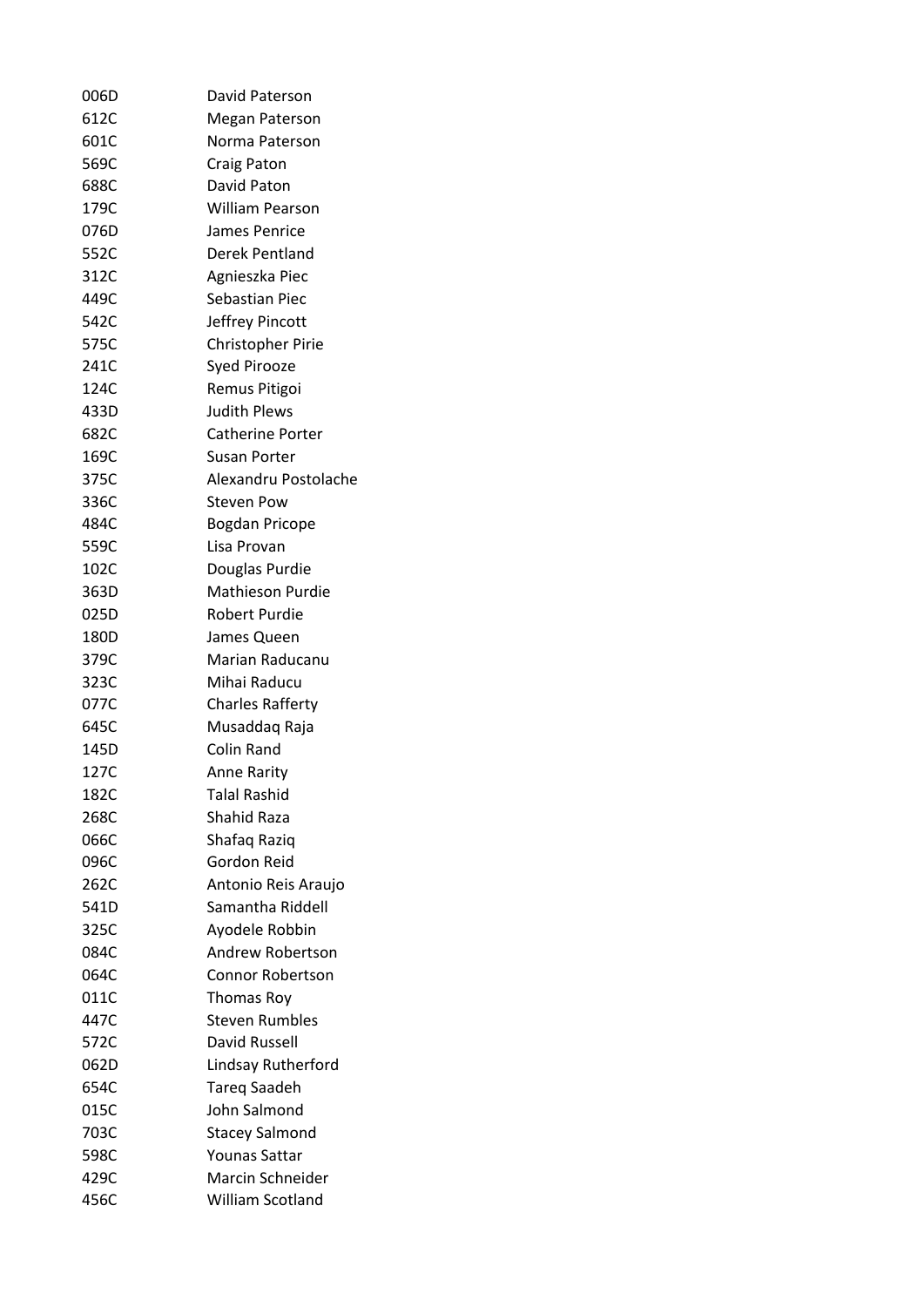| 018C | Paul Seggie             |
|------|-------------------------|
| 322C | Neil Semple             |
| 613C | Malick Sey              |
| 087D | <b>Mohammed Shabbir</b> |
| 058C | Faisal Shafaq           |
| 428C | Ahsan Shah              |
| 582C | Arshad Shah             |
| 490C | Shabbhi Shah            |
| 045C | Shaeer Shah             |
| 608C | Syed Shah               |
| 138C | <b>Junaid Shahbaz</b>   |
| 330C | Nadeem Shahzad          |
| 648C | Noman Shaikh            |
| 438D | Michael Shanley         |
| 698C | Douglas Shaw            |
| 372C | Saqib Sheikh            |
| 388C | Sultan Sheikh           |
| 196C | Chris Sibanda           |
| 123C | Michael Siddall         |
| 671C | Przemyslaw Sikora       |
| 651C | Gurveen Singh           |
| 549C | Major Singh             |
| 099C | <b>Rushpal Singh</b>    |
| 233C | Sandeep Singh           |
| 482C | Surinder Singh          |
| 344D | Steven Skeldon          |
| 517C | Adam Smaga              |
| 227C | Dariusz Smereczynski    |
| 586C | Chelsea Smith           |
| 273C | Colin Smith             |
| 619C | Neil Smith              |
| 248C | Ioan-Iulian Smoleanu    |
| 334C | William Sneddon         |
| 530D | David Somers            |
| 147C | James Souness           |
| 285C | <b>Robert Souness</b>   |
| 650C | Michael Sowersby        |
| 387C | <b>Craig Speirs</b>     |
| 537C | <b>Thomas Speirs</b>    |
| 044C | John Stanley            |
| 326C | Kay Stevenson           |
| 397C | Angela Stewart          |
| 461C | <b>Julie Stewart</b>    |
| 001D | Lynda Stewart           |
| 470D | <b>William Stewart</b>  |
| 667C | Michal Stormowski       |
| 611C | <b>Paul Sutherland</b>  |
| 207C | Zsolt Szabo             |
| 274C | Trisztan Sztyehlik      |
| 531C | <b>Mohammed Tahir</b>   |
|      |                         |